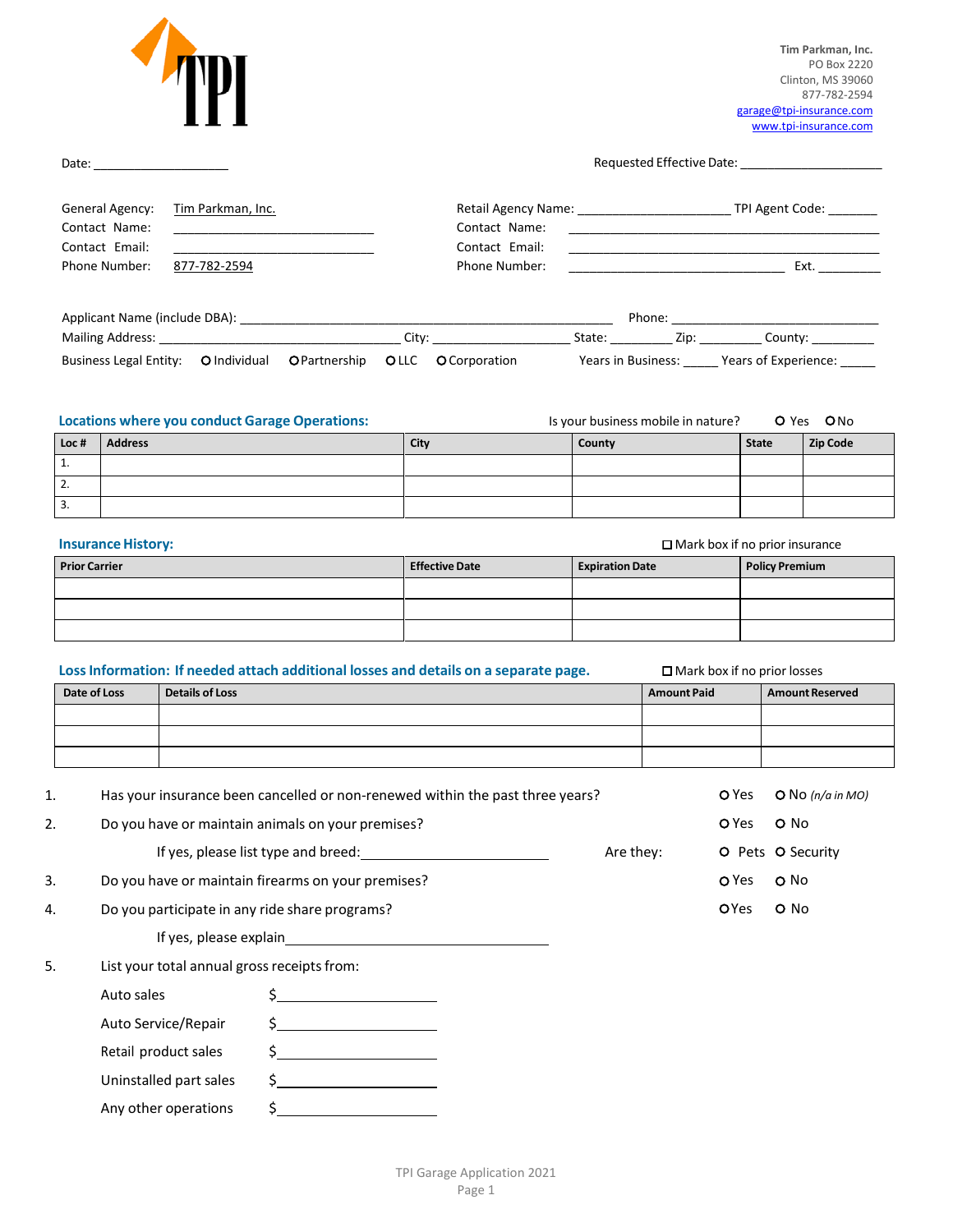- 6. What are your hours of operation?
- 7. Personnel: Please list all owners, employees, drivers, and any family members or others who may have accessto the autos. Complete the table below using the following codes:

- **1** Active owners, partners, officers, and their spouses **1** Business and Personal Use **F 2** – Salespersons, managers, and employees whose
- principal duties include the operation of autos
- 
- **4** Inactive owners, partners, officers, and their spouses

| Position:                                                                                          | <b>Auto Use</b>              | <b>Status</b>   |
|----------------------------------------------------------------------------------------------------|------------------------------|-----------------|
| 1 - Active owners, partners, officers, and their spouses                                           | 1- Business and Personal Use | $F -$ Full Time |
| 2 - Salespersons, managers, and employees whose<br>principal duties include the operation of autos | $2 -$ Business use Only      | $P -$ Part Time |
| <b>3</b> – Mechanics, lot personnel, detailers, office staff                                       | $3 -$ No use of any auto     | $N-$ Non-empl   |
| 4 - Inactive owners, partners, officers, and their spouses                                         |                              |                 |

| Status |                  |
|--------|------------------|
| $\sim$ | <b>Full Time</b> |
| $\sim$ | Part Time        |
|        | V- Non-employee  |
|        |                  |

| Name | <b>DOB</b> | DL# | State | <b>CDL Class</b> | # Motor Vehicle<br>Violations past 3 years | Position | Auto Use | <b>Status</b> |
|------|------------|-----|-------|------------------|--------------------------------------------|----------|----------|---------------|
|      |            |     |       |                  |                                            |          |          |               |
|      |            |     |       |                  |                                            |          |          |               |
|      |            |     |       |                  |                                            |          |          |               |
|      |            |     |       |                  |                                            |          |          |               |
|      |            |     |       |                  |                                            |          |          |               |

8. Do you use any Contract Drivers in your business? C Yes O No

## **Business Operation Information:**

#### **Auto Section**

By percentage list the types autos sold, serviced, or repaired in your Garage Operation. *\* Percent totals need to 100% per column.*

| <b>Type of Auto</b>                                                                    | Sales % | <b>Repair%</b> |
|----------------------------------------------------------------------------------------|---------|----------------|
| Private passenger, SUV, pick-up truck, and vans                                        |         |                |
| * All-terrain vehicles, including dirt bikes                                           |         |                |
| Antique or classic autos - typically over 30 years old                                 |         |                |
| * Bucket, boom trucks, or cranes                                                       |         |                |
| Busses, motor coaches                                                                  |         |                |
| Emergency vehicles (Ambulance, police and fire trucks)                                 |         |                |
| * Equipment (Farm, construction, earth moving, forklifts, and similar)                 |         |                |
| Golf Carts                                                                             |         |                |
| * Motorcycles / Scooters                                                               |         |                |
| * Mobile Homes                                                                         |         |                |
| * Racing autos                                                                         |         |                |
| * Recreational vehicles, Motorhomes                                                    |         |                |
| * Refrigerated autos                                                                   |         |                |
| * Trucks, tractors, and semi-trailers, - greater than 26,000 lbs. gross vehicle weight |         |                |
| * Utility trailers                                                                     |         |                |
| Watercraft                                                                             |         |                |
| * Any auto that has been modified for the physically impaired                          |         |                |
| <b>Total</b>                                                                           |         |                |

*\* Supplemental App Required*

## **Dealer Information**

| 9.  | What type of dealer license do you hold?                                                        |                | O Retail O Wholesale |             |               | Dealer license # |       | State: |
|-----|-------------------------------------------------------------------------------------------------|----------------|----------------------|-------------|---------------|------------------|-------|--------|
| 10. | Percentage of:                                                                                  | New auto sales |                      |             |               | Used auto sales  |       |        |
| 11. | Do you conduct auto auctions?                                                                   | O Yes          | O No                 |             |               |                  |       |        |
| 12. | What percent of your auto sales are:                                                            | Retail         |                      | %           | Wholesale     |                  | ℅     |        |
|     |                                                                                                 | Consigned      |                      | %           | Salvage title |                  | %     |        |
| 13. | Do you operate a salvage lot?                                                                   |                | O Yes                |             | ONO           | O N/A            |       |        |
| 14. | Do you use a consignment agreement for consigned autos?                                         |                |                      | <b>OYes</b> |               | O N/A            |       |        |
|     | If yes, do you require owner to carry full coverage while it is being consigned by the insured? |                |                      |             |               |                  | O Yes | ONO    |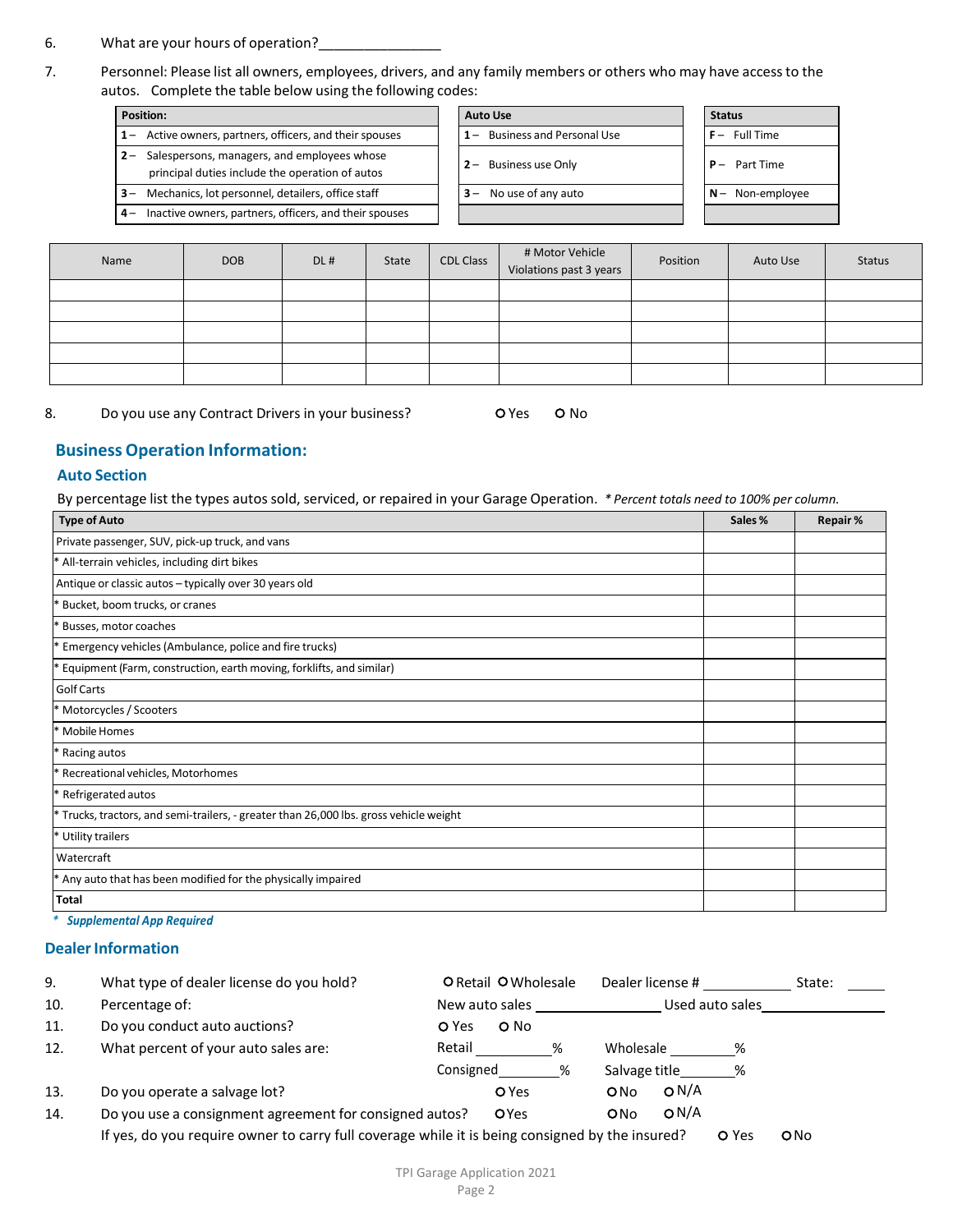| 15.                      | Do you operate any auto pawn or title pawn operations?                                                                                                                                                                                                                                                    |  |       |                            |                                          |                                                  |                           | Oyes        | O <sub>No</sub> |
|--------------------------|-----------------------------------------------------------------------------------------------------------------------------------------------------------------------------------------------------------------------------------------------------------------------------------------------------------|--|-------|----------------------------|------------------------------------------|--------------------------------------------------|---------------------------|-------------|-----------------|
| 16.                      | Number of dealer plates you have                                                                                                                                                                                                                                                                          |  |       |                            | Number of other types of plates you have |                                                  |                           |             |                 |
| 17.                      | Do you store autos away from the locations listed above?                                                                                                                                                                                                                                                  |  |       |                            |                                          |                                                  |                           | <b>OYes</b> | ONo             |
| 18.                      | Are the keys or any device used to start or operate the auto, left in or upon the auto at any time? O Yes                                                                                                                                                                                                 |  |       |                            |                                          |                                                  |                           |             | $O$ No          |
|                          |                                                                                                                                                                                                                                                                                                           |  |       | Describe your key controls |                                          |                                                  |                           |             |                 |
|                          | During normal business hours                                                                                                                                                                                                                                                                              |  |       |                            |                                          |                                                  |                           |             |                 |
|                          | <b>After business hours</b>                                                                                                                                                                                                                                                                               |  |       |                            |                                          |                                                  |                           |             |                 |
| 19.<br>20.<br>21.<br>22. | When do you transfer the title of a sold auto?<br>O When the state transfers the title<br>O At the time of sale<br>Do you pick up, deliver, or transport autos not owned by you?<br>Do you repossess autos for yourself?<br>$O$ No<br>O Yes<br>$O$ No<br>Do you export autos to other countries?<br>O Yes |  |       | For others? OYes           | <b>OYes</b>                              | O When auto is paid for in full<br>$O$ No<br>ONO |                           | O Other     |                 |
| 23.                      | Do you loan or lease autos?                                                                                                                                                                                                                                                                               |  | O Yes | $O$ No                     |                                          |                                                  | If yes, for what purpose? |             |                 |
| 24.                      | On test drives do you always:                                                                                                                                                                                                                                                                             |  |       |                            |                                          |                                                  |                           |             |                 |
|                          | Obtain a copy of the customer's drivers license and proof of insurance?                                                                                                                                                                                                                                   |  |       |                            |                                          | O Yes                                            | ONo                       |             |                 |
|                          | Ride along with the customer?                                                                                                                                                                                                                                                                             |  |       |                            |                                          | O Yes                                            | ONO                       |             |                 |
|                          |                                                                                                                                                                                                                                                                                                           |  |       |                            |                                          |                                                  |                           |             |                 |
|                          | Do you allow overnight test drives?                                                                                                                                                                                                                                                                       |  |       |                            |                                          | O Yes                                            | O No                      |             |                 |

## **Non-Dealer Information**

List the percentage of the type of work you do. *\* Percentages must equal 100%*

| <b>Type of Work</b>                         | Percentage | <b>Type of Work</b>                                  | Percentage |
|---------------------------------------------|------------|------------------------------------------------------|------------|
| Auto maintenance and repair - General type* |            | Self-parking                                         |            |
| Auto conversion (any type)                  |            | Storage or impound                                   |            |
| Auto transporting                           |            | Suspension (not lift kits)                           |            |
| Dismantling                                 |            | Wash or detail                                       |            |
| Ignition interlock systems (breathalyzer)   |            | Tires - new sales, service, installation, or repair  |            |
| Frame work                                  |            | Tires - used sales, service, installation, or repair |            |
| Glass installation / repair / tint          |            | Towing for hire                                      |            |
| Hitch installation                          |            | Upholstery                                           |            |
| <b>Hydraulics</b>                           |            | Valet parking                                        |            |
| Lift kit installation                       |            | Wrecker service                                      |            |
| Oil and lube                                |            | Other:                                               |            |
| Painting or clear coating                   |            | Other:                                               |            |
| Repossession                                |            | Other:                                               |            |

\* Auto maintenance and repair includes the repair and replacement of standard auto parts, including, oil changes, battery replacement, brakes, tires, fluid check and fill, filters, belts, spark plugs, AC service, steering, suspension and transmission.

| 25. | Are signs posted to keep customers out of work areas?                                       | O Yes | O No   |
|-----|---------------------------------------------------------------------------------------------|-------|--------|
| 26. | Do you do any welding?                                                                      | O Yes | O No   |
|     | If yes, explain:                                                                            |       |        |
| 27. | Do you work on hydraulics for:                                                              |       |        |
|     | dump trucks, bucket trucks, boom trucks, scissor lifts, or any equipment that lifts people? | O Yes | O No   |
| 28. | Do you cut, stretch, or weld auto frames or forks?                                          | O Yes | $O$ No |
|     | Do you cut or stretch between the axles?                                                    | O Yes | O No   |
|     | If yes, explain:                                                                            |       |        |
| 29. | Do you fabricate or manufacture any operating parts?                                        | O Yes | $O$ No |
|     | If yes, explain:                                                                            |       |        |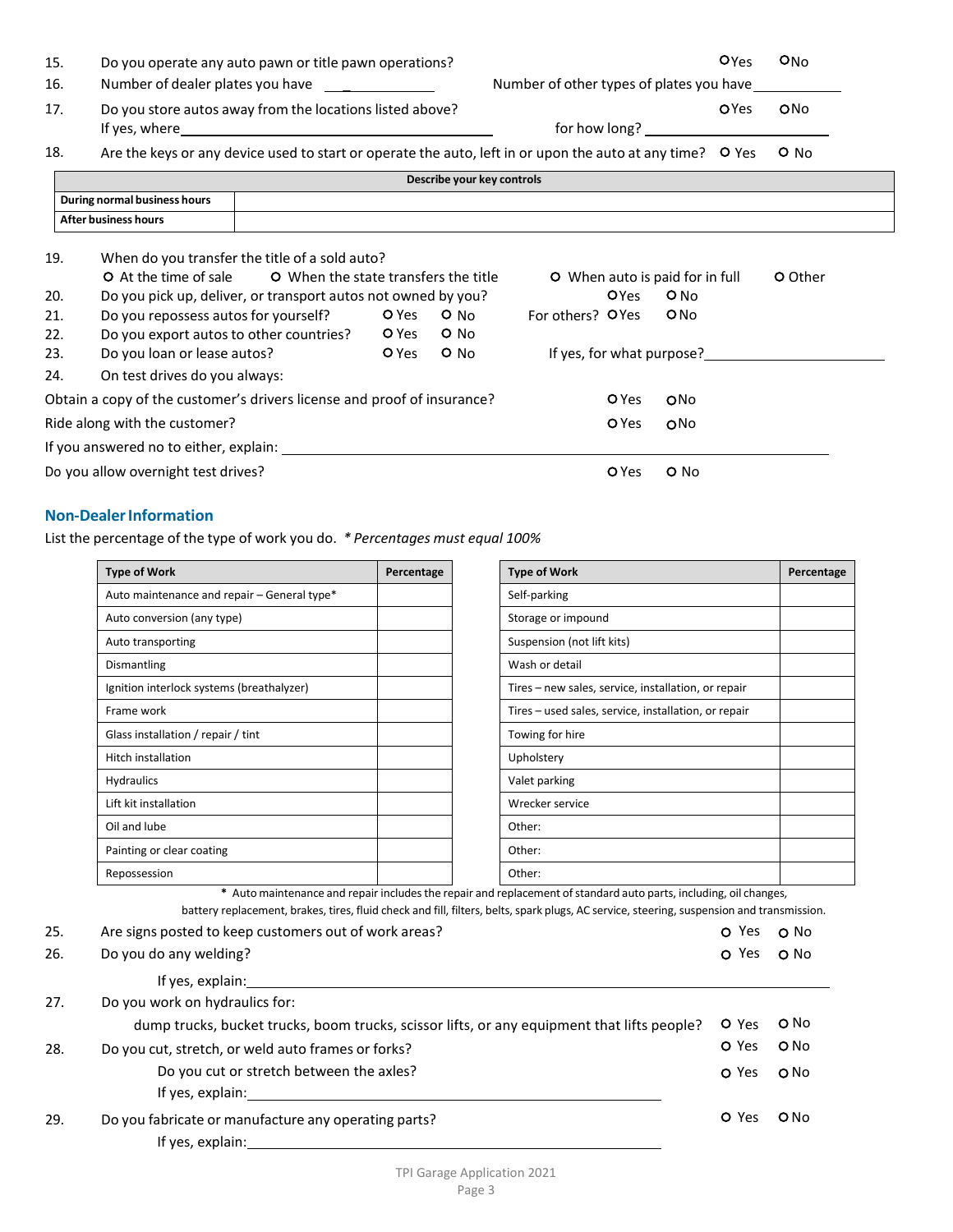| 30. | Do you custom build or manufacture any autos?              | O Yes | O No |
|-----|------------------------------------------------------------|-------|------|
| 31. | Do you have a paint booth?                                 | O Yes | O No |
|     | If yes, is it ventilated with explosion proof lighting?    | O Yes | O No |
|     | Is it UL approved?                                         | O Yes | O No |
| 32. | Are paints stored in closed metal cabinet?                 | O Yes | O No |
| 33. | Do you use plates that are not issued for a specific auto? | O Yes | O No |

If, yes how many?

34. Are the keys or any device used to start or operate the auto, left in or upon the auto at any time? O Yes O No

| Describe your key controls   |  |  |  |  |
|------------------------------|--|--|--|--|
| During normal business hours |  |  |  |  |
| After business hours         |  |  |  |  |

# **Coverage Requested**

## **Dealers & Non-Dealers Coverages & Limits**

| Radius of pickup & delivery:                                                                       | $\Omega$ 0 - 300 miles | O 301 - 500 miles        |                                   | O 501 - 1000 miles         | O Unlimited          |
|----------------------------------------------------------------------------------------------------|------------------------|--------------------------|-----------------------------------|----------------------------|----------------------|
| Liability                                                                                          | Limit                  |                          | Liability                         |                            | Limit                |
| Covered Autos Liability (Each Accident)                                                            |                        | Liability Deductible     |                                   |                            |                      |
| General Liability Bodily Injury (Each Accident)                                                    | \$                     |                          | Damages to Premises Rented to You |                            |                      |
| General Liability (Aggregate)                                                                      |                        |                          | Personal and Advertising Injury   |                            |                      |
| Products and Work You Performed (Aggregate)                                                        | \$                     |                          |                                   |                            |                      |
| Locations & Operations Medical Payments - Any One Person:<br>Auto Medical Payments - Each Insured: |                        | O \$500<br>$\circ$ \$500 | O\$1,000<br>O\$1,000              | $O$ \$2,000<br>$O$ \$2,000 | O\$5,000<br>O\$5,000 |

# **Dealers Physical Damage Coverage** *(Wind, hail, or flood may not be available in allstates)*

| □Specified Cause of Loss and Collision |  |                                             | □ Comprehensive and Collision                                                                        | □ False Pretense \$25,000 |
|----------------------------------------|--|---------------------------------------------|------------------------------------------------------------------------------------------------------|---------------------------|
| Maximum Limit per Auto:                |  |                                             |                                                                                                      |                           |
| Total Lot Limit per Location:          |  | 1) S                                        | 2) S                                                                                                 | 31 C                      |
| Deductibles per auto:                  |  | Specified Cause of Loss or Comprehensive \$ |                                                                                                      | Collision S               |
|                                        |  |                                             | *Deductibles are subject to aggregates, and separate deductibles for wind, hail, or flood may apply. |                           |

35. If you are requesting Physical Damage coverage on your dealer's autos, the following must be completed:

| Loc        | Max value per auto | Avg value per auto | Avg # of autos on lot | Max # of autos on lot | Max value of all autos on lot |
|------------|--------------------|--------------------|-----------------------|-----------------------|-------------------------------|
| <b>.</b>   |                    |                    |                       |                       |                               |
| <u>.</u> . |                    |                    |                       |                       |                               |
| J.         |                    |                    |                       |                       |                               |

### **Loss Payee**

| 1.) Name: |        |      | <u>.</u> | Name:    |        |      |
|-----------|--------|------|----------|----------|--------|------|
| Address:  |        |      |          | Address: |        |      |
| City:     | State: | Zip. |          | City:    | State: | Zip: |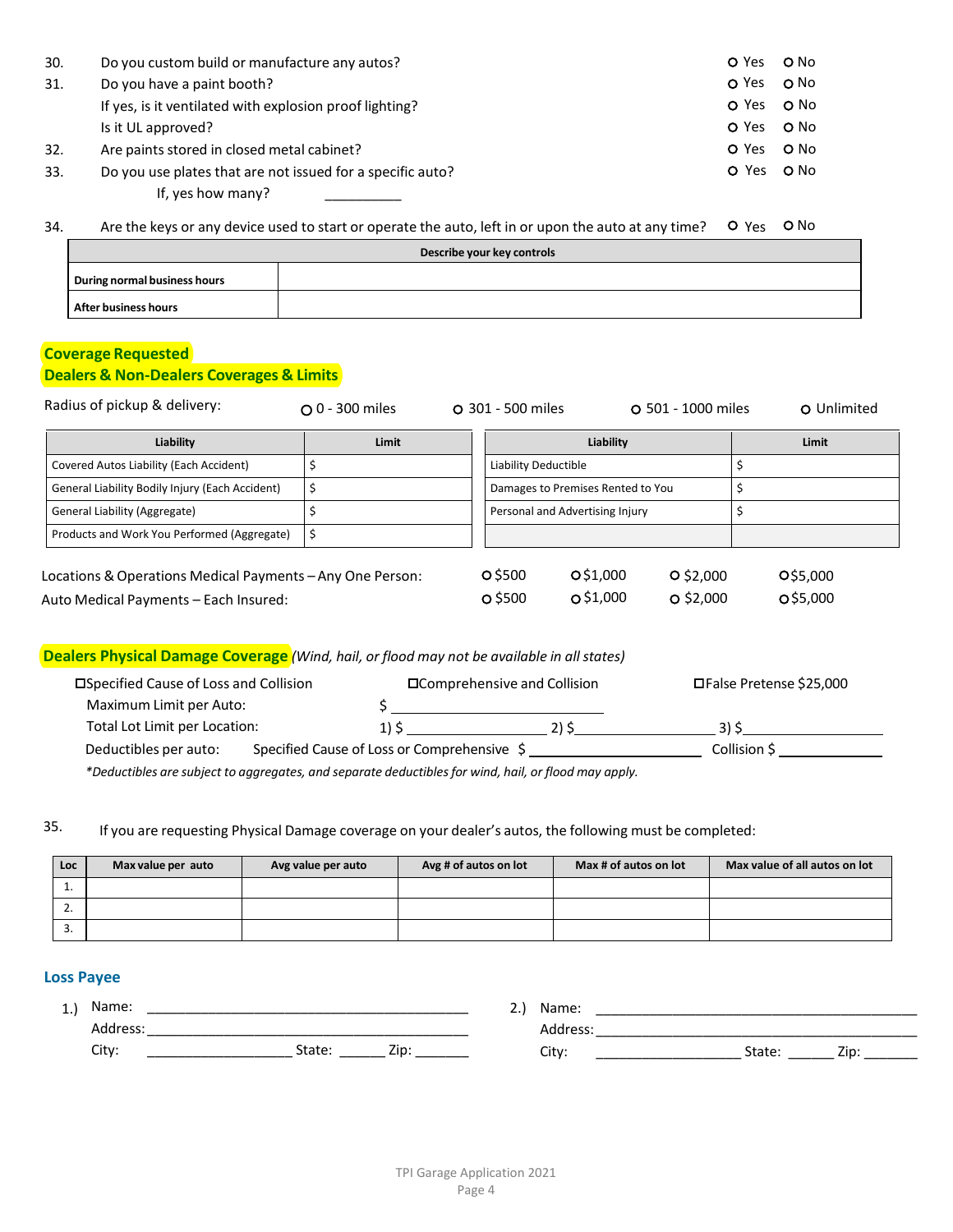#### **Garagekeepers Coverage** *(Wind, hail, or flood may not be available in allstates)*

| Basis: | $\square$ Legal Liability     | □ Direct Primary                                | □ Direct Excess               |              |
|--------|-------------------------------|-------------------------------------------------|-------------------------------|--------------|
|        |                               | $\square$ Specified Cause of Loss and Collision | □ Comprehensive and Collision |              |
|        | Maximum Limit per Auto:       |                                                 |                               |              |
|        | Total Lot Limit per Location: |                                                 | ついち                           | 31 C         |
|        | Deductibles per auto:         | Specified Cause of Loss or Comprehensive \$     |                               | Collision \$ |

*\*Deductibles are subject to aggregates, and separate deductiblesfor wind, hail, or flood may apply.*

| Acts, Errors or Omissions - For Dealers | Limit                                    |
|-----------------------------------------|------------------------------------------|
| Truth in Lending                        | Subject to maximum value of any one auto |
| Odometer Mileage                        | Subject to maximum value of any one auto |
| Title                                   | Subject to maximum value of any one auto |
| Insurance Agent or Broker               | Subject to maximum value of any one auto |

#### 36. If you are requesting Garagekeepers coverage on your dealer's autos, the following must be completed

| Loc      | Max value per auto | Avg value per auto | Avg # of autos per loc | Max # of autos per loc   Max value all autos per loc |
|----------|--------------------|--------------------|------------------------|------------------------------------------------------|
|          |                    |                    |                        |                                                      |
| <u>.</u> |                    |                    |                        |                                                      |
| ີ<br>J.  |                    |                    |                        |                                                      |

| Loc | <b>Lot Protection</b> |                                                     |                                                       |                                 |
|-----|-----------------------|-----------------------------------------------------|-------------------------------------------------------|---------------------------------|
|     | $\Box$ Building       | Standard Lot (6' metal cyclone or equivalent fence) | $\Box$ Non-Standard Lot (fencing other than standard) | $\Box$ Unprotected (no fencing) |
|     | $\Box$ Building       | Standard Lot (6' metal cyclone or equivalent fence) | $\Box$ Non-Standard Lot (fencing other than standard) | $\Box$ Unprotected (no fencing) |
|     | $\Box$ Building       | Standard Lot (6' metal cyclone or equivalent fence) | $\Box$ Non-Standard Lot (fencing other than standard) | $\Box$ Unprotected (no fencing) |

#### **No Fault Coverages** *(Not available in all statesfor all risk)*

Must have a completed state specific selection / rejection form completed for proper coverage. Limits and coverage options vary by state. This is to serve as a general indication that coverage is requested but does not guarantee coverage will be provided.

| □ Uninsured Motorists / Underinsured Motorists Coverage | Limits S                |
|---------------------------------------------------------|-------------------------|
| □ Personal Injury Protection                            | Total number of plates: |

Additional Optional Coverage Available (Additional charges may apply. Total number and additional information will be required for policy)

#### **Additional Insureds**

- Lessor of Leased Equipment
- Grantor of Franchise
- Owners of Leased or Rented Land or Premises
- Co-owner of Insured Premises
- Concessionaires Trading Under Your Name
- Controlling Interest
- Grantor of Licenses
- Grantor of Licenses- Automatic Status When Required by Licensor
- Lessor of Leased Equipment Automatic Status When Required in Lease Agreement with You
- □ Registration Plates Not Issued to Specific Auto
- Waiver of Subrogation
- Designated Insured